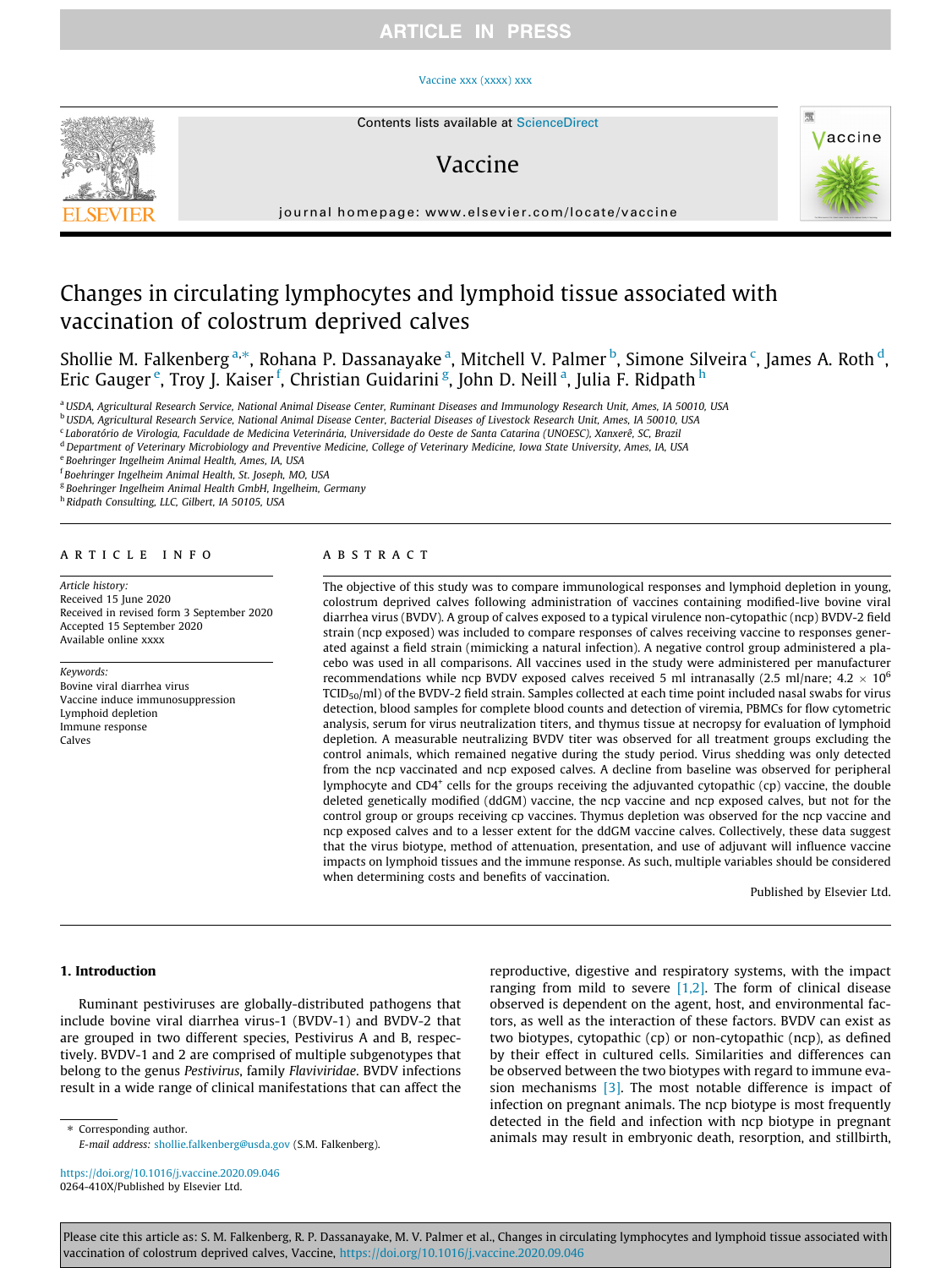S.M. Falkenberg et al. Vaccine xxx (xxxx) xxx

or the birth of persistently infected (PI) calves. Regardless of biotype, a hallmark characteristic associated with BVDV infection is immunosuppression  $[4,5]$ . The changes associated with the immunosuppressive actions include, but are not limited to, a decrease in circulating lymphocytes, depletion of lymphoid tissue, and inhibition of metabolic activities of stimulated lymphocytes. Variation in the severity of immunosuppression has been reported between BVDV isolates that differ in virulence  $[6]$ , as well as biotype [\[7\].](#page-9-0) Some immunosuppressive effects of BVDV are thought to be properties specific to each respective isolate and may not necessarily be representative of biotype or genotype [\[7,8\]](#page-9-0).

The composition of currently available modified live viral (MLV) BVDV vaccines in the US, include cp BVDV isolates and may contain adjuvants. While currently available MLV vaccines contain cp vaccine strains, the strains used in each vaccine can differ. Furthermore, previously available BVDV MLV vaccines have contained ncp BVDV in their composition. In addition, double-deleted, genetically modified (ddGM) attenuated BVDV isolates have been licensed in other countries. Therefore, BVDV MLV vaccine composition can vary in biotype, strain, adjuvant, and attenuation method. Each of these variables could affect the immune response and potentially alter the degree of immune suppression that is observed with each respective BVDV MLV vaccine.

In 2014, the USDA Center for Veterinary Biologics issued a notice (No. 14-06) that outlined additional safety data that may be required for products containing agents considered immunosuppressive, which included MLV BVDV vaccines. The guidance, however, does not specify what additional safety testing should be conducted, and a current benchmark for changes expected with BVDV vaccination has not been established. A better understanding of the outcomes associated with BVDV vaccination as it relates to lymphoid depletion would be beneficial. The various BVDV MLV vaccines could modulate the immune response differently; therefore, as new vaccines are developed, understanding the impact of BVDV MLV vaccines on the bovine immune system will be necessary.

The objective of the current study was to compare immunological changes after vaccination with current and previously available BVDV MLV vaccines in the US, and a ddGM vaccine which is licensed in the EU, Mexico, Brazil and other countries around the world. Comparison of the vaccines was based upon detection of virus from nasal swabs and blood, CBCs to determine lymphocyte numbers, flow cytometric analysis of PBMC subpopulations, development of neutralizing antibodies, and lymphoid depletion in thymus tissue.

### 2. Materials and methods

#### 2.1. Experimental design

The study was designed as a randomized, controlled study. All animals were handled in accordance with the Animal Welfare Act Amendments (7 U.S. Code §2131 to §2156) and all study procedures were reviewed and approved by the Institutional Animal Care and Use Committee at the National Animal Disease Center (ARS-2017-616).

Cattle enrolled in the study consisted of a sixty-four  $(n = 64)$ colostrum-deprived Holstein bull calves approximately 3–4 weeks of age at initiation of the study. The study was conducted in two replicates consisting of thirty-two calves each assigned to eight treatment groups with four calves in each respective group. Calves were housed in biocontainment facilitates (ABSL2) separated by group for the duration of the study. Prior to the start of the study, all calves were tested to ensure they were negative for BVDV antigen and antibodies as described previously  $[9,10]$ .

#### 2.2. Vaccine and virus administration

All cp vaccines were USDA licensed stock material approved for commercial sale in the US and purchased through a single commercial source with the exception of the ddGM vaccine that was provided directly by Boehringer Ingelheim (BI) Animal Health and the other ncp vaccine provided directly by Elanco Animal Health. All vaccines were received in proper cold chain and were cataloged and refrigerated. Vaccines were administered per manufacture label recommendation, and were administered within 15 min of preparation. Treatment group and vaccine details are listed in [Table 1](#page-2-0) and described hereafter. Calves in group 1 received monovalent ncp BVDV ddGM vaccine (Bovela®, Boehringer Ingelheim Vetmedica, Inc. St. Joseph, MO). Calves in group 2 received a 4-way multivalent MLV vaccine containing BoHV-1, BPI3V, BRSV, and ncp BVDV-1 (Arsenal  $^{\circledast}$  4, Elanco Animal Health, Larchwood, IA). Calves in group 3 received a 5-way multivalent MLV vaccine containing bovine herpes virus-1 (BoHV-1), bovine parainfluenza-3 virus (BPI3V), bovine respiratory syncytial virus (BRSV), and cp BVDV-1 and 2 fractions (BoviShield GOLD<sup>®</sup> 5, Zoetis, Parsippany, NJ). Calves in group 4 received a 5-way multivalent MLV vaccine containing BoHV-1, BPI3V, BRSV, and cp BVDV-1 and 2 fractions (Titanium<sup>®</sup> 5, Elanco Animal Health, Greenfield, IN). Calves in group 5 received a 5-way multivalent MLV vaccine containing BoHV-1, BPI3V, BRSV, and cp BVDV-1 and 2 fractions (Vista<sup>®</sup> 5, Merck Animal Health, Madison, NJ). Calves in group 6 received a 5-way multivalent adjuvanted MLV vaccine containing BoHV-1, BPI3V, BRSV, and cp BVDV-1 and 2 fractions (Express® 5, Boehringer Ingelheim Vetmedica, Inc., St. Joseph, MO). The adjuvant is a sub-potent dose of Haemophilus Somnus in the Express® 5 vaccine. Calves in group 7 received 2 ml of sterile water by subcutaneous (SQ) injection. Calves in group 8 were exposed to ncp BVDV-2 field isolate RS886 via intranasal route (5 ml total/2.5 ml per nostril;  $4.2 \times 10^6$  TCID<sub>50</sub>/ml) that has been previously characterized to induce mild clinical signs consisting of pyrexia (>40  $^{\circ}$ C) early in the infection, moderate decrease in lymphocytes, viremia and viral shedding. Characterization, propagation, and viral titer was determined as previously described [\[11\].](#page-9-0)

Eight total treatment groups were utilized in the study that included six different vaccines. While different BVDV strains were present in each of the vaccines, the biotype (cp) of the BVDV isolates were the same for three of the vaccines (cp vaccines; Groups 3, 4, and 5) and these three vaccines also lacked an adjuvant. Distinguishing characteristics of the other three vaccines, were presence of an adjuvant (adjuvanted vaccine; Group 6), ncp biotype (ncp vaccine; Group 4), and attenuation by double deleted genetic modification (ddGM vaccine; Group 1). Groups 7 and 8 consisted of the control and ncp exposed BVDV field strain treatments, respectively.

#### 2.3. Sample collection

Sample time points included two baseline samples collected on days  $-2$  and  $-1$  prior to administration of treatments for each respective treatment group (Day 0). A rumen temperature probe given as a bolus to record basal temperatures was administered on day  $-2$  of the study as previously described [\[12\]](#page-9-0). After administration of the respective material for each treatment group (Day 0), samples were collected on days 2, 4, 6, 9, 11, 13, and 16 post administration of treatments. Samples collected at each time point included; two nasal swabs for virus detection, blood samples for detection of viremia, blood samples for complete blood counts (CBCs), PBMC isolation for flow cytometric analysis and serum for virus neutralization assays. Calves were euthanized by intravenous (IV) administration of sodium pentobarbital on day 17 for collection of thymic tissue to be evaluated for lymphoid depletion.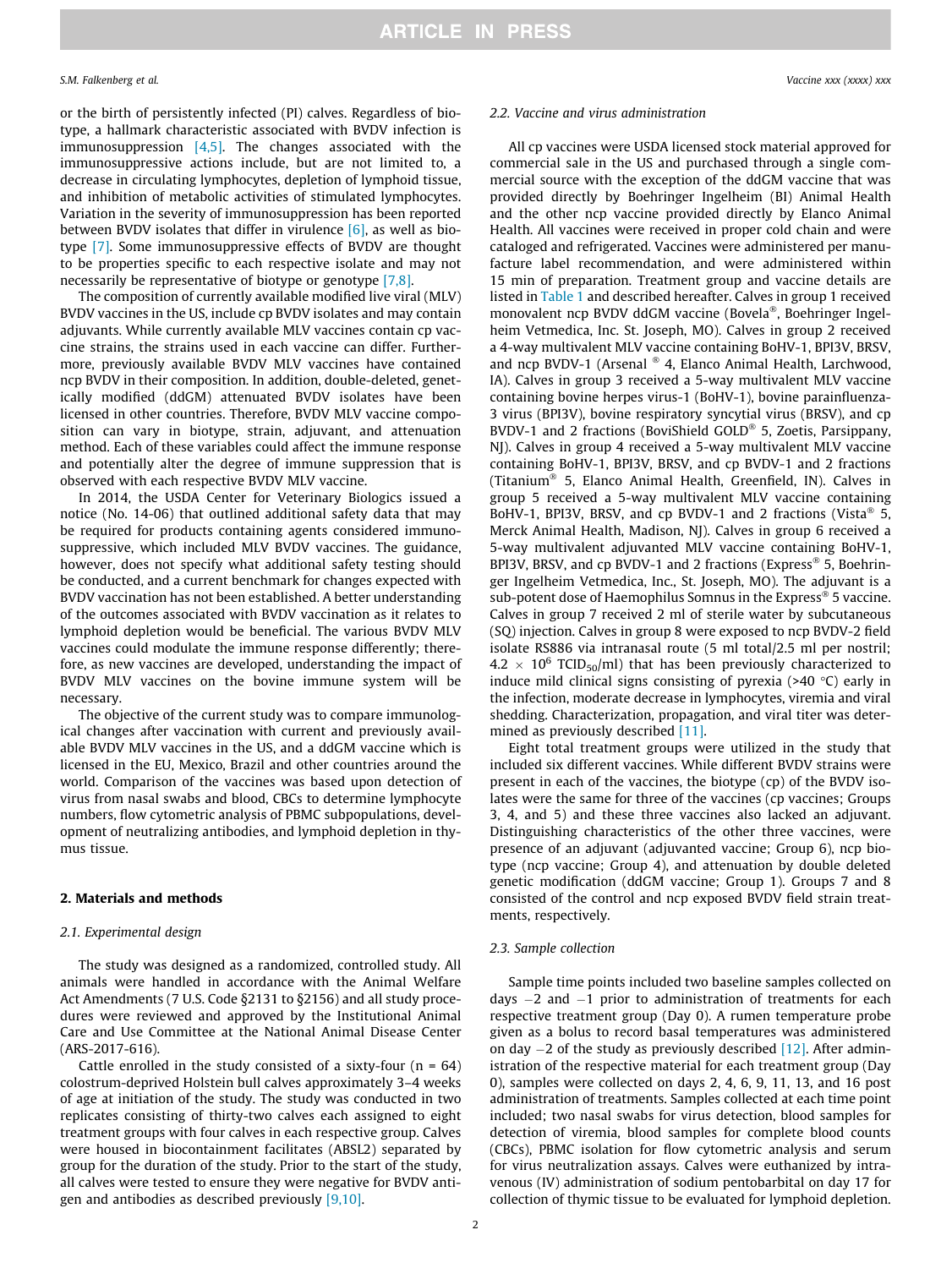#### <span id="page-2-0"></span>Table 1

Treatment groups and vaccine details.

| Group | Vaccine composition or type of treatment**  | Route*         | <b>BVDV</b><br>biotype | Vaccine characteristics                       | Company                                                         |
|-------|---------------------------------------------|----------------|------------------------|-----------------------------------------------|-----------------------------------------------------------------|
|       | monovalent BVDV                             | IM             | ncp                    | double deleted genetically<br>modified (ddGM) | Bovela, Boehringer Ingelheim Vetmedica, Inc.,<br>St. Joseph, MO |
|       | BoHV-1, BPI3V, BRSV, and BVDV-1             | SQ             | ncp                    | <b>MLV</b>                                    | Arsenal 4, Elanco Animal Health, Larchwood, IA                  |
|       | BoHV-1, BPI3V, BRSV, and BVDV $-1$ and 2    | <sub>SO</sub>  | cp                     | <b>MLV</b>                                    | BoviShield GOLD 5, Zoetis, Parsippany, NJ                       |
|       | BoHV-1, BPI3V, BRSV, and BVDV-1 and 2       | S <sub>O</sub> | cp                     | <b>MLV</b>                                    | Titanium 5, Elanco Animal Health, Greenfield, IN                |
|       | BoHV-1, BPI3V, BRSV, and BVDV-1 and 2       | SQ             | cp                     | <b>MLV</b>                                    | Vista 5, Merck Animal Health, Madison, New Jersey               |
| b     | BoHV-1, BPI3V, BRSV, and BVDV-1 and 2       | SQ             | cp                     | MLV (with adjuvant)                           | Express 5, Boehringer Ingelheim Vetmedica, Inc.,                |
|       |                                             |                |                        |                                               | St. Joseph, MO                                                  |
|       | control: 2 ml of sterile water              | SO.            | na                     | na                                            | na                                                              |
| 8     | typical virulent BVDV-2 field isolate RS886 | IN             | ncp                    | na                                            | na                                                              |
|       |                                             |                |                        |                                               |                                                                 |

 $IM = Intramuscular$ ; SQ = Subcutaneous;  $IN = Intranasal$ .

\*\* bovine herpes virus-1 (BoHV-1), bovine parainfluenza-3 virus (BPI3V), bovine respiratory syncytial virus (BRSV), and bovine viral diarrhea virus (BVDV).

### 2.4. Virological assays

For virus detection, jugular blood samples were collected in EDTA tubes, and buffy coat (BC) was separated by centrifugation (25 min at 1200  $\times$  g). The BC was collected and put through one freeze/thaw cycle (-20  $\textdegree$ C/25  $\textdegree$ C). An aliquot of 140 µL of BC sample was submitted to RNA extraction using QIAcube<sup>®</sup> (Viral RNA kit) according to the manufacture's recommendations (Qiagen, Valencia, CA). Extracted RNA was used for conventional reverse transcriptase (RT) polymerase chain reaction (PCR) for DNA sequencing to confirm that the virus detected was vaccine or virus used for exposure. RT-PCR was performed using two published RT-PCR assays that target the 5' untranslated region of the viral genome (5' UTR). The primer sets used were HCV90- 368 and 324– 326 with the reactions being performed as previously described [\[13,14\]](#page-9-0). Sequences were edited and aligned using Geneious software (Biomatters Inc, Newark, NJ), and comparison of generated sequences to sequences of vaccine strains was performed using Molecular Evolutionary Genetics Analysis software package 7 (MEGA7).

Upon collection, nasal swab (NS) samples were placed in microtubes (1.5 ml) to which 1 ml of sterile PBS was added. NS samples were stored at  $-20$  °C until analysis. After thawing, the NS samples containing the swab were centrifuged for 2 min at  $400 \times g$  to separate any debris from the swab itself. Similar to the BC sample, an aliquot of  $140 \mu$ L of the NS sample was submitted to RNA extraction, and RT-PCR was performed as previously described.

An aliquot of 140  $\mu$ L of each vaccine and the RS886 virus used for intranasal inoculation was subjected to RNA extraction using  $Q$ IAcube<sup>®</sup> (Viral RNA kit) according to the manufacture's recommendations (Qiagen, Valencia, CA). Extracted RNA was subjected to real-time quantitative PCR to quantify the total amount of BVDV in each vaccine being administered to each calf. A 10-fold viral dilution curve starting at 4.2  $\times$  10<sup>6</sup> TCID<sub>50</sub>/ml using the RS886 virus used for intranasal inoculation, as a reference to provide a relative quantification of total amount of BVDV RNA in the vaccines. The commercial real-time PCR assay detects a fragment of the BVDV-1 and BVDV-2 5'UTR (BVDV VetMax Gold, ThermoFisher Scientific, Austin, TX). Samples were analyzed using QuantStudio<sup>™</sup> 5 System (Applied Biosystems) with the respective software.

### 2.5. Serological assays

Blood was collected into serum separation tubes with gel and clot activator (BD Vacutainer SST, Franklin Lakes, NJ), centrifuged (25 min at 1200  $\times$  g), and serum was collected and frozen at 80C until testing. A comparative virus neutralizing titer (VNT) was determined using cytopathic isolates BVDV-1a-Singer and BVDV-2a-296c as previously described [\[15\]](#page-9-0). Briefly, serum was diluted in MEM from 1:2 to 1:256 in 96-well plates, and approximately 200 TCID of virus was added to each well. After a 1 h incubation at 37 °C with 5% CO<sub>2</sub>,  $2 \times 10^4$  bovine turbinate (BTu) cells were added to each well. After four days of incubation, dilution endpoints were determined by observing cytopathic effect (CPE) in the cell monolayer. Results were expressed as the reciprocal (Log2 base) of the highest serum dilution able to inhibit the appearance of CPE in cells. Serum samples were run in a 96-well plate with five wells per dilution, and titers were calculated by the Reed-Muench method.

#### 2.6. Evaluation of peripheral lymphocytes

Calves were bled by jugular venipuncture, and blood was collected in EDTA tubes (BD Vacutainer PPT tube, Franklin Lakes, NJ) for submission to the Iowa State Veterinary Diagnostic Laboratory for CBC determination. Specifically, the number of lymphocytes was used to determine fluctuations in total circulating lymphocytes at each respective time point.

A third blood sample was collected in acid citrate dextrose (ACD) (BD Vacutainer ACD Solution A, Franklin Lakes, NJ), and centrifuged at  $1200 \times g$  for 25 mins. Buffy coat layers were aspirated, and the contaminating erythrocytes were removed by two rounds of hypotonic lysis. Hypotonic lysis was performed by adding two volumes of buffered water (lysis buffer) for approximately 30 secs and then restoring with suspension to normal osmolality with one volume triple strength PBS (restoring buffer). The resulting cell suspensions were centrifuged at 400 g for 5 min to pellet the cells. The cell pellets were washed with 5 ml of PBS to remove any residual lysis and restoring buffer and centrifuged again at 400 g for 2 min.

For flow cytometry labeling, cells were resuspended at approximately  $10<sup>7</sup>$  cells/ml in PBS and pelleted prior to resuspension and incubation with fixable viability dye eFluor 450 or 455 UV to identify live/dead (LD) cells as described (eBioscience, San Diego, CA). Cell suspensions were washed twice with stain buffer (BD Biosciences, San Jose, CA) per manufacturer's recommendations prior to labeling. Cells were then resuspended in 100  $\mu$ L of their respective primary monoclonal antibody mix for 30 min, followed by two wash steps before being resuspended in their respective secondary antibody mix for 30 min as previously described [\[16,17\].](#page-9-0) After two wash cycles, cells were resuspended in 200  $\mu$ L BD<sup> $M$ </sup> stabilizing fixative (BD BioSciences, San Diego, CA) and kept in the dark at  $4\text{ }^{\circ}$ until flow cytometry analysis. Analysis was performed within 24 h of staining. The list of antibodies, panel configuration and reagents used are summarized in [Table 2.](#page-3-0)

#### 2.7. Thymus evaluation

Formalin-fixed tissues were embedded in paraffin, cut in 5  $\mu$ m sections, stained with hematoxylin and eosin (HE) and examined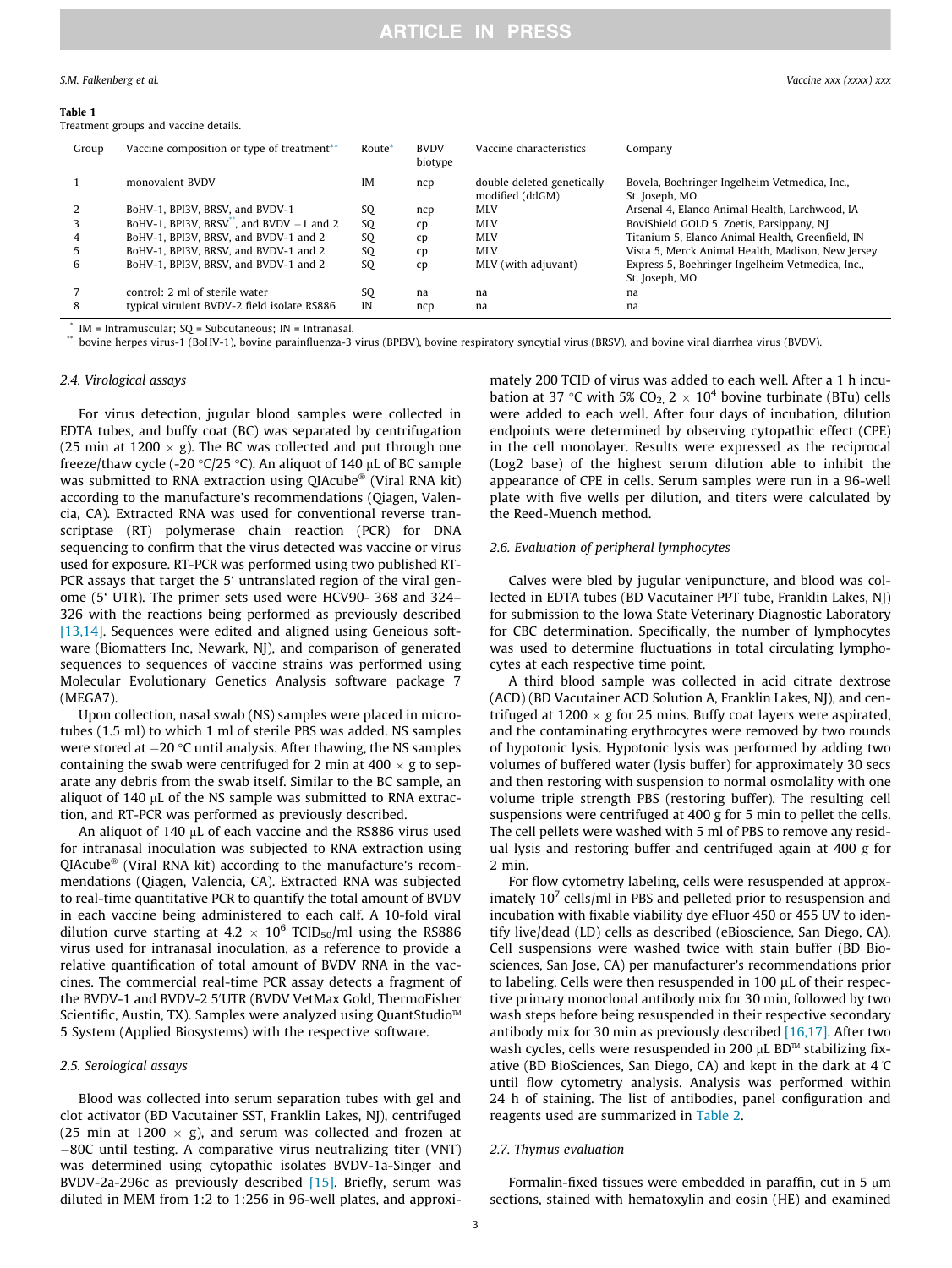<span id="page-3-0"></span>by light microscopy and morphometric analysis. Whole tissue slides stained with HE were scanned using an Aperio ScanScope XT workstation (Aperio Technology, Inc., Vista, CA) and analyzed as previously described  $[6]$ . The color deconvolution (CD) algorithm had four input threshold values that were modified based on intensity of the hematoxylin stain quantified on the slides analyzed in this study. The positive color channel used was hematoxylin (1), and the threshold values modified from the standard algorithm included: the black threshold (0, clear glass), weak positive threshold (185), medium positive threshold (1 05) and strong positive threshold (1 05). The medium and strong threshold parameters are the same only provide weak and strong positive values and no intermediate medium values. Based on these parameters, detection of strong positive staining indicated cortex, and detection of weak positive staining indicated medulla. The quantification of the cortex:medulla ratio was based on the ratio of strong positive to weak positive values.

#### 2.8. Statistical analysis

All statistical analyses were performed using commercially available statistical software (SAS v9.4, SAS Institute, Cary, NC) and p-values of < 0.05 were considered significant. The frequency of labeled cells for the respective PBMC populations (CD2<sup>+</sup>, CD3<sup>+</sup>, CD4<sup>+</sup>, CD8<sup>+</sup>,  $\gamma\delta^+$ , and CD335<sup>+</sup>) was calculated and this value was used for all subsequent calculations. Post-exposure daily values for CBC lymphocyte data as well as PBMC populations relative to baseline values were determined by calculating the percent change from baseline levels for each calf on each respective day of the study when samples were collected using the formula ((D-B)/ B X 100), where B is the baseline value (average the two baseline samples, day  $-2$  and  $-1$ ) and D is the value for each respective experimental day. The results from the calculation to determine percent decline from baseline for each calf on each day were analyzed using the GLM procedure in SAS (SAS Inst., Cary, NC) with a model that included the fixed effect of treatment at each experimental day. When variables of interest were significant ( $P < 0.05$ ) for the fixed effect of treatment, contrasts among least square (LS) means were evaluated for each experimental day to evaluate differences between treatment groups. Figures were generated in Microsoft<sup>®</sup> Excel for significant variables and the standard error of the mean was included using the standard error function in Microsoft<sup>®</sup> Excel.

Comparisons among LS means, indicated that no differences were observed between the three cp vaccines lacking adjuvant ([Table 3\)](#page-4-0). Therefore, for simplicity of presentation for the peripheral lymphocyte, CD4<sup>+</sup> subpopulation, and thymus data for the vaccines containing the same BVDV cp biotype were combined into one group identified as cp vaccines.

BVDV serum neutralizing titers were calculated as the reciprocal of serum antibody titers log2-transformed, which were then back-transformed as geometric means for presentation of results.

### 3. Results

#### 3.1. Clinical presentation

Calves were observed daily and no overt clinical disease was observed in any of the study animals throughout the study. Temperature was monitored over the course of the study as previously described [\[12\]](#page-9-0). An increase in temperature was observed for calves in the ncp exposed group (Group 8) on approximately day 6 of the study and in the ncp vaccine calves (Group 2) on approximately days 9 and 10. The increase in temperature was associated with virus detection in the calves receiving the ncp vaccine and ncp exposed calves.

#### 3.2. BVDV-specific virus neutralizing antibodies

Antibody titers were determined prior to administration of any treatments and 16 days post administration of treatments. No detectable neutralizing antibody titers to BVDV were observed prior to vaccination or exposure in all calves. A measurable neutralizing BVDV antibody titer at day 16 was observed for all treatment groups excluding the control animals which remained negative for the duration of the study [\(Table 4\)](#page-4-0). While antibody titers observed at day 16 do not represent the complete immunological response to each respective antigen, these antibody titers do support recognition by the immune system and response to the respective BVDV antigens. These titers are reported to support recognition of the immune system to BVDV, but the titers observed on day 16 are not reflective of the titers that may be observed at a later time point or should be correlated to immunity as these titers do not reflect a complete response.

At 16 days post-vaccination, the BVDV-1 antibody titers for adjuvanted vaccine calves (Group 6) were greater than the antibody titers observed for the ncp exposed calves (Group 8). In general, at 16 days post-vaccination the BVDV-1 response was greater for calves vaccinated with ncp vaccine (Group 2) and calves in cp vaccine Group 5, but the BVDV-2 response was greater for cp vaccinated calves in Groups 3 and 4. In addition, the BVDV-2 response was greater for ddGM vaccine and ncp exposed calves (Groups 1 and 7, respectively).

### 3.3. BVDV virus detection

For real-time PCR, samples were considered positive if the Ct value was<30. Samples with Ct values>30 were considered suspect or negative. Based on real-time PCR values, all vaccines used in the study contained similar amounts of virus antigen, with the exception of the adjuvanted vaccine that had the least amount of virus as detected by PCR [\(Table 4](#page-4-0)). The amount of live virus was not determined. While the real-time PCR results suggested less BVDV virus in the adjuvanted vaccine, the level of neutralizing antibodies elicited by this vaccine was greater than that elicited by other vacci-

Summary of antibodies used for MP-FCM assays for PBMC comparisons.

|             |                    |                    | Secondary antibody dye      |
|-------------|--------------------|--------------------|-----------------------------|
| CD3         | MM <sub>1</sub> A  | IgG1               | <b>BV421</b>                |
| CD4         | IL11A              | IgG <sub>2</sub> a | <b>APC</b>                  |
| $CD8\alpha$ | BAQ11A             | IgM                | PE                          |
| GD          | GB21A              | IgG2b              | APC/Cy7                     |
| CD45RO      | ILA116A            | IgG3               | <b>BUV395</b>               |
| CD31        | <b>MCA1097F</b>    | IgG <sub>2</sub> a | FITC (direct conjugation)   |
| CD62L       |                    | IgG1               | PE/Cy7 (direct conjugation) |
| CD2         | MUC <sub>2</sub> A | IgG <sub>2</sub> a | <b>FITC</b>                 |
| CD335       | ASK1               | IgG1               | <b>BV421</b>                |
| sIgM        | PIG45A             | IgG2b              | PE                          |
| CD14        | CAM66A             | IgM                | <b>APC</b>                  |
|             | Primary antibody   | Clone              | Isotype                     |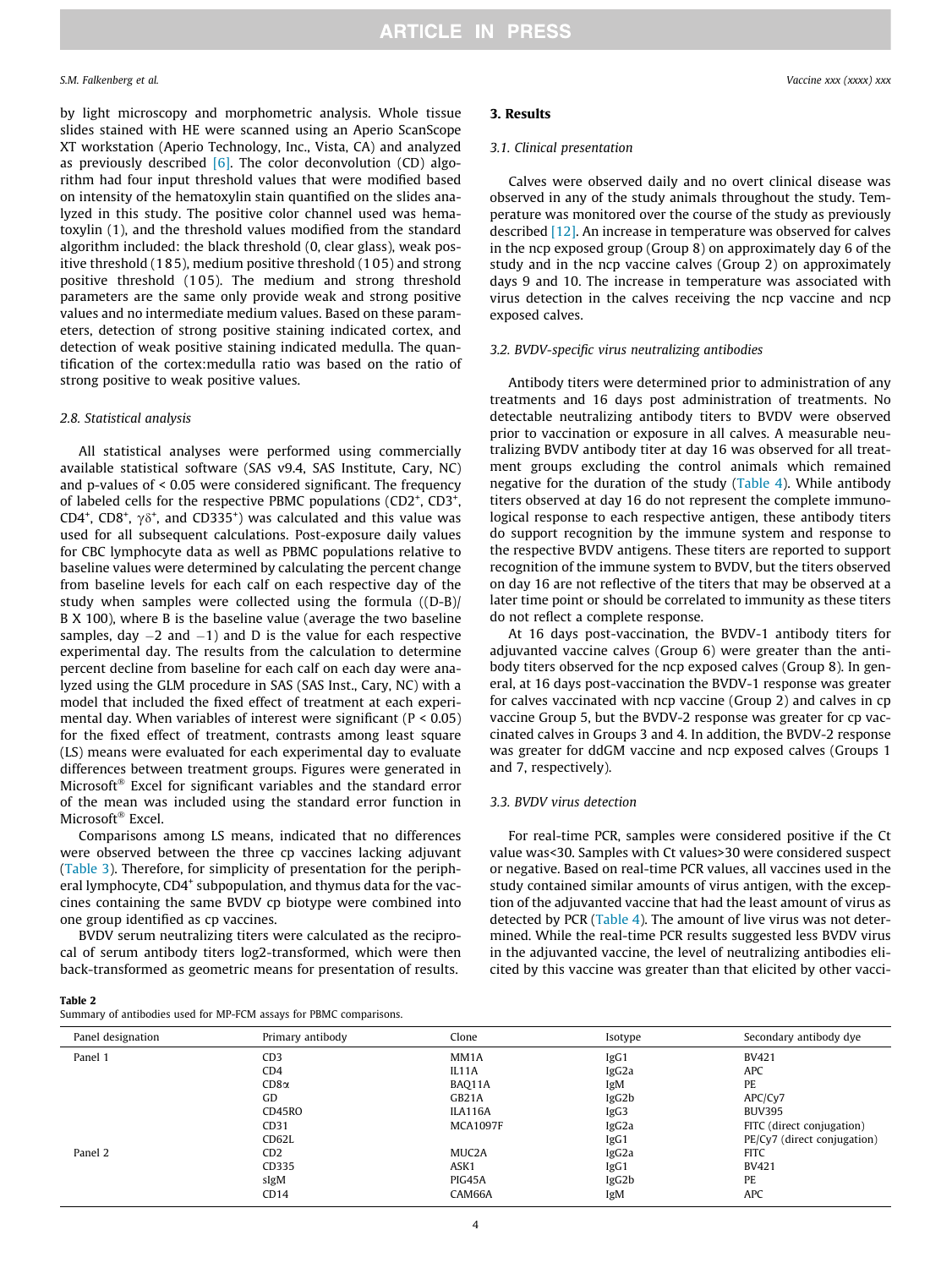#### <span id="page-4-0"></span>Table 3

Significant variables associated with treatment and associated contrasts across treatments.

|                                                                               | % decline<br>day 2      | % decline<br>day 4     | % decline<br>day 6    | % decline<br>day 9    | % decline<br>day $11$ | % decline<br>day <sub>13</sub> | % decline<br>day $16$ | necropsy<br>day 17     |
|-------------------------------------------------------------------------------|-------------------------|------------------------|-----------------------|-----------------------|-----------------------|--------------------------------|-----------------------|------------------------|
| CBC Lymphocyte (Lym)<br>PBMC CD4 <sup>+</sup><br>Gross thymus<br>Histo thymus | 0.71<br>0.22            | 0.0001<br>0.03         | 0.0001<br>0.03        | 0.003<br>0.29         | 0.22<br>0.68          | 0.38<br>0.67                   | 0.06<br>0.14          | 0.001<br>0.0001        |
|                                                                               | Group 1 ddGM<br>vaccine | Group 2 ncp<br>vaccine | Group 3 cp<br>vaccine | Group 4 cp<br>vaccine | Group 5 cp<br>vaccine | Group 6 adjuvanted<br>vaccine  | Group<br>7Control     | Group 8 ncp<br>exposed |
| Lym % decline day 4                                                           | ab                      | cd                     | cde                   | e                     | de                    | bc                             | $\epsilon$            | a                      |
| Lym % decline day 6                                                           | abc                     | abc                    | d                     |                       | d                     | a                              |                       | ab                     |
| Lym % decline day 9                                                           | abc                     | a                      | d                     | d                     | d                     | abcd                           |                       | ab                     |
| Lym % decline day 16                                                          | a                       | ab                     |                       |                       | bc                    | abc                            | bc                    | abc                    |
| $CD4^*$ % decline day 4                                                       | h.                      | b                      | h.                    | h                     | b.                    | h.                             | b                     | a                      |
| $CD4^*$ % decline day 6                                                       | abc                     | a                      |                       |                       | abc                   | abc                            |                       | ab                     |
| Gross thymus                                                                  | bc                      | a                      |                       |                       |                       |                                |                       | ab                     |
| Histo thymus                                                                  | bc                      | a                      | cd                    | d                     | d                     | D                              |                       | ab                     |

\*Means with the same letter across each row are statistically similar ( $P < 0.05$ ).

#### Table 4

Averages from all calves from Rep 1 and 2 for real-time PCR Ct values, virus neutralization log(2) titer, and virus detection by reverse transcriptase PCR for each respective treatment group.

|                                                                                          | Group 1<br>ddGM vaccine | Group 2 ncp<br>vaccine      | Group 3 cp<br>vaccine | Group 4 cp<br>vaccine | Group 5 cp<br>vaccine | Group 6<br>adjuvanted<br>vaccine | Group 7<br>control | Group 8 ncp exposed                        |
|------------------------------------------------------------------------------------------|-------------------------|-----------------------------|-----------------------|-----------------------|-----------------------|----------------------------------|--------------------|--------------------------------------------|
| RT-qPCR Ct values for total<br>BVDV in each vaccine<br>Virus neutralization log(2) titer | 22.2                    | 22.0                        | 22.3                  | 18.5                  | 18.6                  | 30.0                             | $UD^*$             | 17.7                                       |
| BVDV type 1 (Singer)                                                                     | 0.4                     | 1.8                         | 0.0                   | 0.0                   | 0.7                   | 5.4                              | 0.0                | 0.5                                        |
| BVDV type 2 (296c)<br>Virus isolation                                                    | 0.9                     | 0.2<br>PBMC and<br>NS day 9 | 0.1                   | 0.4                   | 0.5                   | 1.5                              | 0.0                | 5.4<br>PBMC and NS days 4,<br>6, 9, and 11 |

\* Undetermined.

nes in the study. Therefore, it is unknown if the adjuvant elicited a greater response with less virus, or if the adjuvant or other components interfered with PCR amplification. The manufacture of the cp adjuvanted vaccine indicated that the vaccine includes a high titer of BVDV, therefore, it would appear the lack of detection was associated with PCR interference.

All study animals were negative for BVDV prior to the start of the study, and all control calves remained negative throughout the study. In the calves that received a vaccine, virus was only detected from the ncp vaccine calves; no virus was detected from any other vaccinated calves (Table 4). Virus was detected from nasal swabs and PBMCs on day 9 in the ncp vaccinated calves. Virus was also detected from nasal swabs and PBMCs in ncp exposed calves on days 4, 6, 9, and 11.

#### 3.4. Complete blood counts and PBMC subpopulation comparisons

As comparisons among LS means indicated that no differences were observed between the three cp vaccines lacking adjuvant (Table 3), presentation for the peripheral lymphocyte and CD4<sup>+</sup> subpopulation for the three vaccines containing the cp BVDV biotype but lacking adjuvant were combined into one group identified as cp vaccines.

The effect of treatment ( $P < 0.05$ ; Table 3) was observed for two of the peripheral leukocyte variables measured in the study. Percent change from baseline was observed for the circulating lymphocytes on days 4, 6, and 9 and percent change from baseline was also observed in the  $CD4^+$  subpopulation on days 4 and 6.

No statistically significant differences ( $P < 0.05$ ) were observed in percent decline of peripheral lymphocytes between the control calves and calves that received the cp vaccines at any of the sample time points (Table 3; [Fig. 1\)](#page-5-0). On days 4 and 6, a difference in percent decline for peripheral lymphocytes was observed for calves receiving the ncp, ddGM, and adjuvanted vaccines, as well as the ncp exposed calves, as compared to the control and cp vaccinated calves (Table 3; [Fig. 1\)](#page-5-0). On day 9, a difference in percent decline for peripheral lymphocytes was observed for the ncp and ddGM vaccines, and the ncp exposed calves, as compared to the control and cp vaccinated calves (Table 3; [Fig. 1\)](#page-5-0). In general, calves administered ncp BVDV either via vaccination or intranasal exposure had a greater decrease in circulating peripheral lymphocytes as determined by percent decline from baseline compared to control calves and calves receiving cp vaccines. While a difference in percent decline for peripheral lymphocytes was observed for calves receiving the adjuvanted vaccine, the duration of decline was only observed on days 4 and 6 and was not as prolonged as the calves exposed to ncp BVDV.

No difference was observed in percent decline of CD4<sup>+</sup> lymphocytes between the control calves and calves that received the cp vaccines at any of the sample time points (Table 3; [Fig. 2](#page-5-0)). On day 4, a difference in percent decline for  $CD4<sup>+</sup>$  lymphocytes was observed for the ncp exposed calves, as compared to all other treatment groups (Table 3; [Fig. 2\)](#page-5-0). On day 6, a difference in percent decline for CD4<sup>+</sup> lymphocytes was observed for ncp vaccine and ncp exposed calves, as compared to the control and cp vaccinated calves (Table 3; [Fig. 2\)](#page-5-0). While a slight decline in the  $CD4^+$  cells on day 6 for the ddGM and adjuvanted vaccinated calves, the percent decline was not as substantial as the decline seen with the ncp vaccine and ncp exposed calves. The percent decline for the CD4<sup>+</sup> cells on day 6 for the ddGM and adjuvanted vaccinated calves was between that of the control and cp vaccinated calves and the ncp vaccine and ncp exposed calves.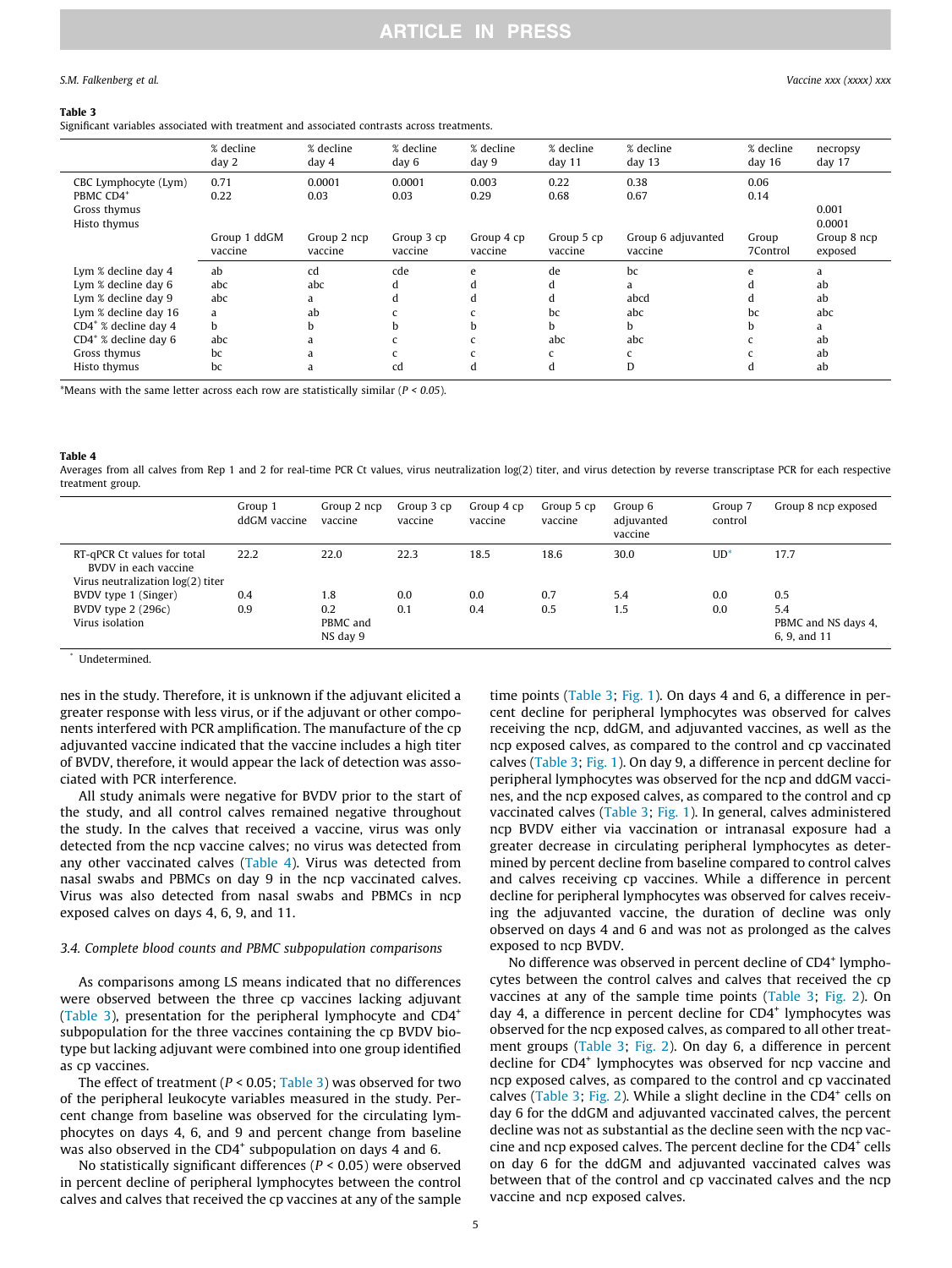## **ARTICLE IN PRESS**

### <span id="page-5-0"></span>S.M. Falkenberg et al. Vaccine xxx (xxxx) xxx



Fig. 1. Percent change from baseline values for peripheral circulating lymphocytes values as determined by complete blood counts. Data represents means from the respective treatment groups with the bars representing the standard error for each respective treatment group at each day post administration.

While there was not an effect of treatment ( $P < 0.05$ ) observed on day 16 for the percent change from baseline for the CD4<sup>+</sup> population, a rebound effect after ncp exposure prompted a retrospective examination of the day 16 data. In short, the percent decline from baseline at each respective time point should not be the only variable of interest, and the rebound effect for each vaccination or exposure should be considered. The percent decline is temporary, and an emphasis on a greater rebound should be considered which may be associated with a more robust memory response. The

subsequent rebound effect in the CD4<sup>+</sup> population can be seen in Figs. 2 and 3. There was no change from baseline in the control calves, which is expected, but of the vaccines that induced a significant decline in the  $CD4^+$  population on days 4 and 6 postexposure, ddGM and the adjuvanted vaccines had a positive rebound effect (Figs. 2 and 3). The ncp vaccine induced a significant percent decline from baseline on days 4 and 6 [\(Table 3;](#page-4-0) Fig. 2) for the  $CD4^+$  population, and by day 16 post-vaccination, the  $CD4^+$ population had not rebounded to previous baseline values. This



Fig. 2. Percent change from baseline values for CD4<sup>+</sup> cells as determined by multi-parameter flow cytometric analysis. Data represents means from the respective treatment groups with the bars representing the standard error for each respective treatment group at each day post administration.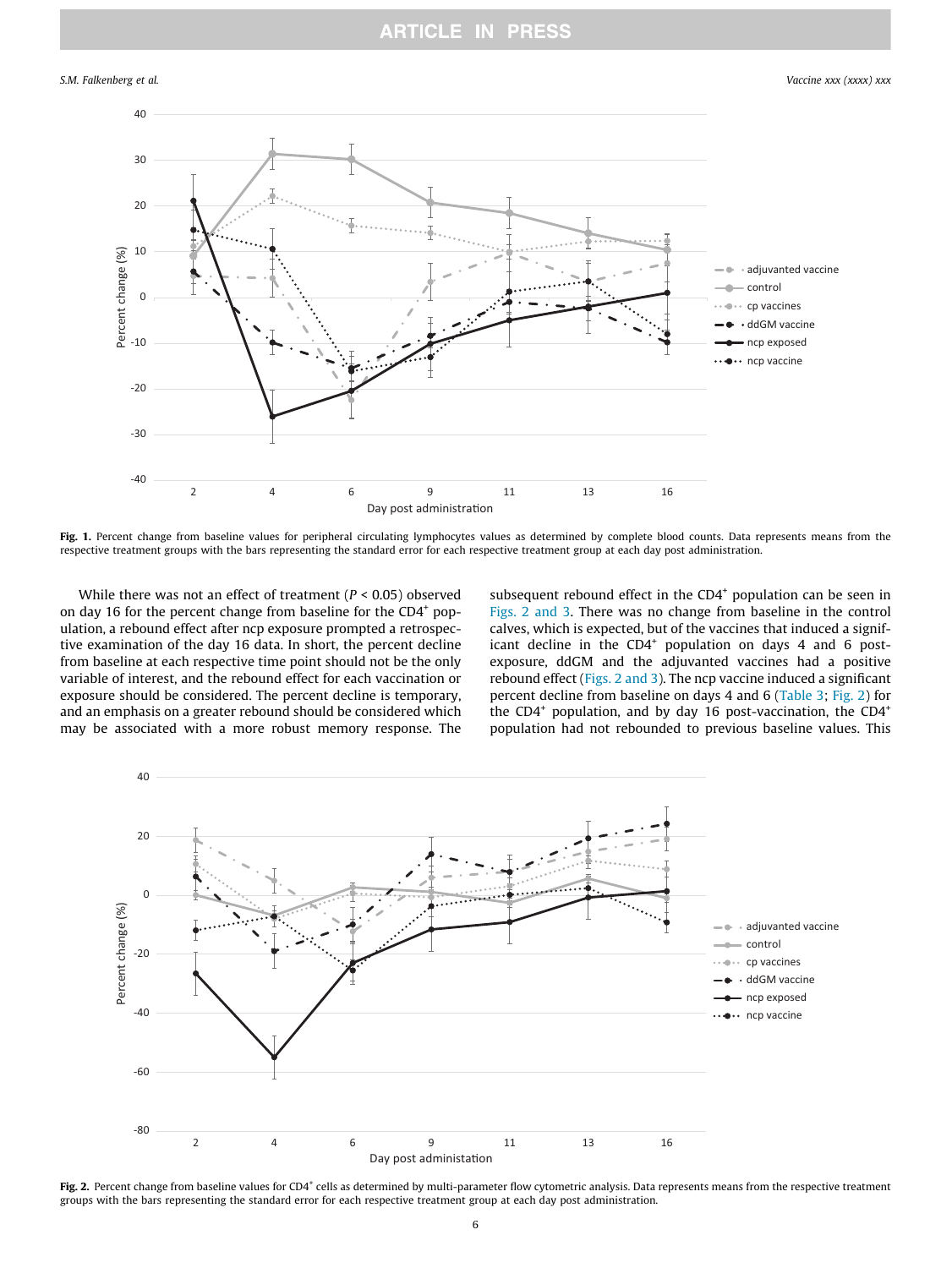is interesting given that the ncp exposed calves that had the greatest percent decline in the CD4<sup>+</sup> population on day 4 had returned to just above baseline values on day 16 ([Fig. 2](#page-5-0)). Calves administered cp vaccines did not have a significant percent decline from baseline in the CD4<sup>+</sup> population after vaccination, however, a positive increase from baseline on day 16 was observed, although it was not as remarkable as the rebound in the ddGM and adjuvanted vaccinated calves (Fig. 3).

No statistical differences ( $P > 0.05$ ) were observed between treatment groups for percent change in the following PBMC subpopulations; the monocyte (CD14<sup>+</sup>) cell population,  $\gamma \delta$  T cells, CD8<sup>+</sup> T cells, B cells (sIgM<sup>+</sup>), CD2<sup>+</sup> cells, natural killer cells (CD335<sup>+</sup>), and CD31<sup>+</sup> cells. Minimal changes may have been observed  $(0.05 > P < 0.1)$ , but no significant trends existed.

#### 3.5. Thymus histopathology analysis

As comparisons among LS means indicated that no differences were observed between the three cp vaccines lacking adjuvant ([Table 3](#page-4-0)), presentation for thymus measures for the three vaccines containing the BVDV cp biotype but lacking adjuvant were combined into one group identified as cp vaccines.

Histological observations of thymus depletion correlated with reduced gross thymus weights. Three treatments resulted in significant changes ( $P < 0.05$ ) in thymus histology and weight: ncp exposure, ncp vaccine, and ddGM vaccine. There was a treatment effect  $(P < 0.05$ ; [Table 3;](#page-4-0) [Figs. 4 and 5\)](#page-7-0) with the ncp vaccinated calves having the greatest depletion of the thymus as measured by gross thymus weight (reported as a ratio of thymus:kidney weight) and depletion of the cortex:medulla ratio defined by strong:weak straining of H&E stained slides [\(Figs. 4 and 5\)](#page-7-0). The ncp exposed calves had similar depletion of the thymus to that of the ncp vaccinated calves, but the depletion in the ddGM vaccine calves was not as extensive as the ncp vaccine calves ([Figs. 4 and 5\)](#page-7-0). The depletion pattern in the ddGM vaccine calves was between that of the ncp exposed calves and the cp vaccine and control calves,

signifying that the depletion it was not as severe as in the ncp exposed calves ([Figs. 4 and 5\)](#page-7-0). In general, both gross thymus weight and histological observations were similar among treatment groups, with the control and cp vaccine calves having the largest thymus with the greatest amount of strong positive staining suggestive of less depletion of the cortex:medulla ratio.

#### 4. Discussion

Colostrum-deprived calves were utilized in this study as this model allows comparison of immune responses with fewer variabilities than would be observed with conventional calves. The immune systems of these calves may not be representative of neonatal calves under standard management that have received passive immunity via colostrum. However, as colostrum uptake and/or quality may not always be ideal, this data provides insight into responses under undesirable field/management conditions.

This study demonstrates differences in responses among the commercial BVDV MLV vaccines utilized in this study. Some of the vaccines also contained MLV strains of BoHV-1, BRSV, and BPI-3. These viruses may have contributed to some of the effects of the vaccines, but our goal was to evaluate the commercially available vaccines as used in the field. One commonality between all the vaccines used in this study was the inclusion of BVDV, but the presentation of the BVDV within the vaccines was different; cp or ncp BVDV, adjuvanted, or genetically modified. For this reason, ncp exposed calves were included to compare the response to commercially available vaccines containing BVDV to the response generated by exposure to a field strain of virus. In addition, control calves administered a placebo, were used for comparisons.

As expected, calves in the ncp vaccine and ncp exposed groups had a greater decline in circulating peripheral lymphocytes and  $CD4<sup>+</sup>$  cells, in addition to viral shedding, viremia, and pyrexia, as is characteristic of ncp BVDV infections [\[6\].](#page-9-0) While, the ddGM and adjuvanted vaccinated calves had a decline in circulating periph-



Fig. 3. Percent change on day 16 from baseline values for CD4<sup>+</sup> cells as determined by multi-parameter flow cytometric analysis. Data represents means from the respective treatment groups.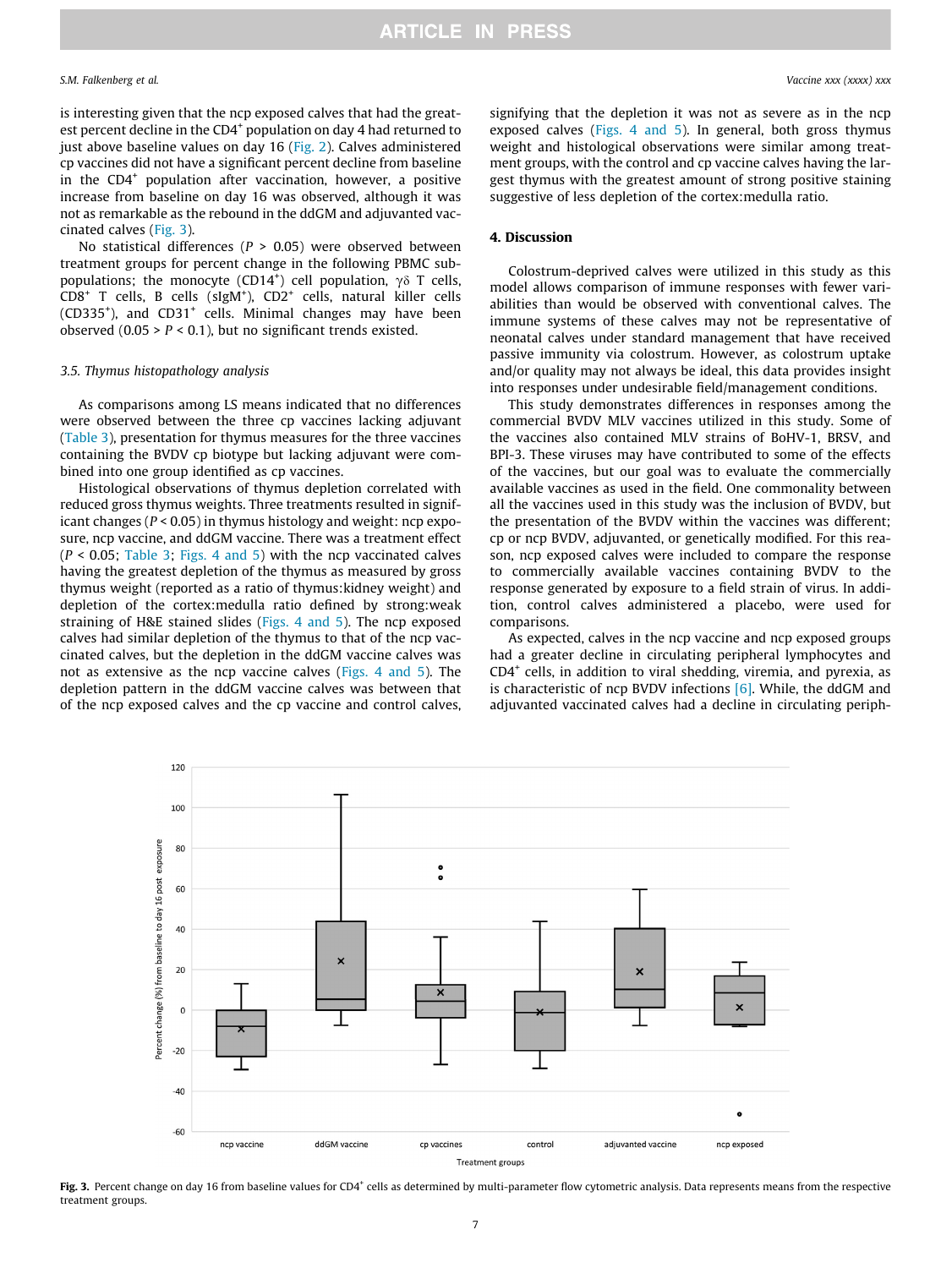## **ARTICLE IN PRESS**

<span id="page-7-0"></span>S.M. Falkenberg et al. Vaccine xxx (xxxx) xxx



Fig. 4. Average ratio of adjusted gross thymus:kidney weight at necropsy on day 17. Data represents means from the respective treatment groups.



Fig. 5. Average ratio of strong:weak staining, representative of the cortex:medulla ratio of the thymus at necropsy on day 17. Data represents means from the respective treatment groups.

eral lymphocytes and CD4<sup>+</sup> lymphocytes, calves in these groups did not exhibit significant changes in temperature or shed virus. Furthermore, the highest VN titers observed were in the adjuvanted vaccine and ncp exposed calves, followed by the ddGM vaccine and ncp vaccine calves. While neutralizing antibody titers were observed in all vaccinated calves, higher antibody titers were associated with a greater temporary decline in circulating peripheral lymphocytes following exposure. Thus, the adjuvanted, ddGM, and ncp vaccine and the ncp exposed calves, had both the highest neutralizing antibody titers and the greatest temporary decline in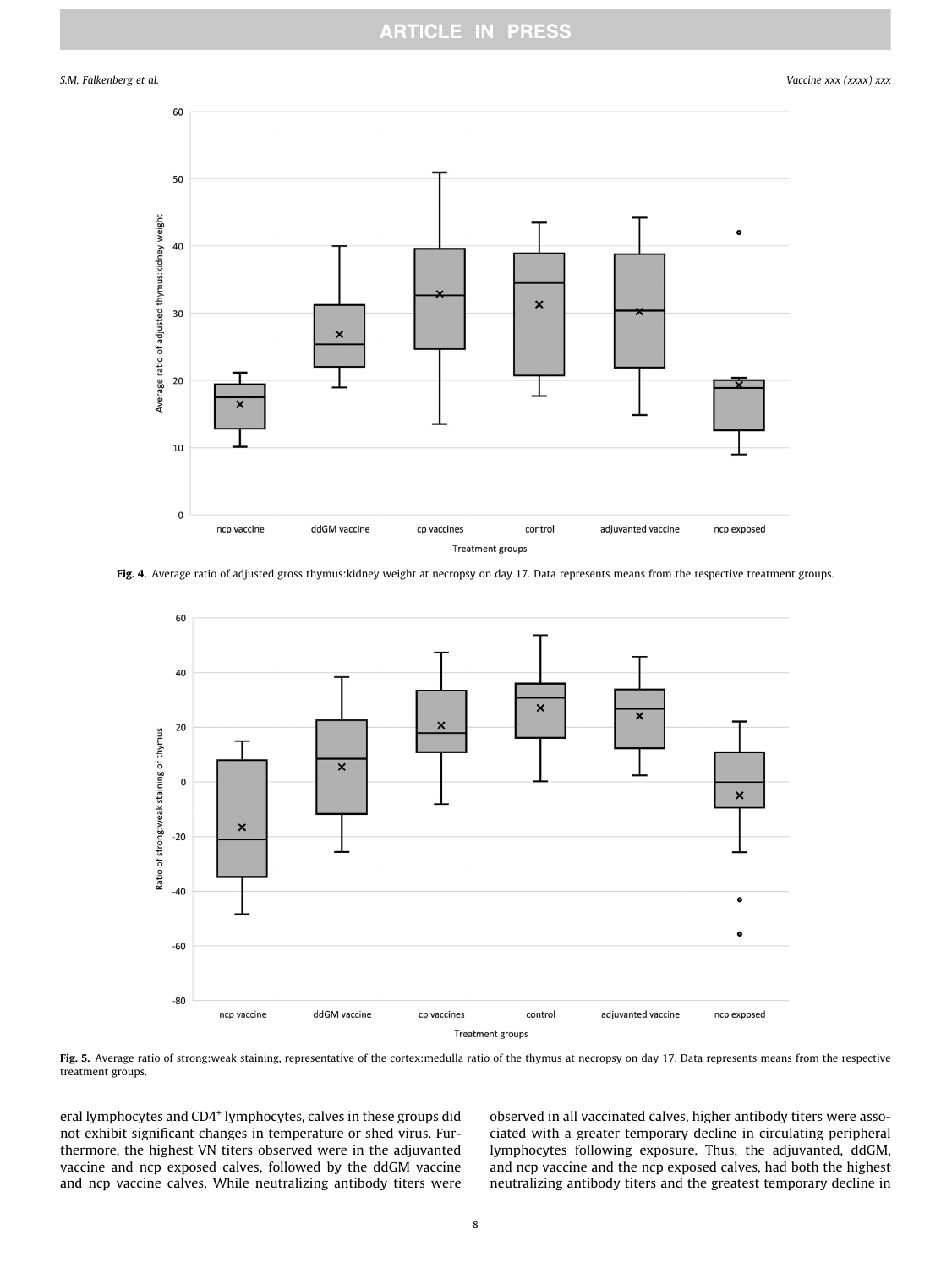<span id="page-8-0"></span>circulating lymphocytes. Furthermore, the comparatively higher neutralizing antibody titers for the adjuvanted vaccine calves could be due to the adjuvant contained in the vaccine, as none of the other vaccines contained an adjuvant. This is also noteworthy as the adjuvanted vaccine had the greatest PCR Ct value suggestive of less total BVDV administered to the calves, but it is unknown if components of the vaccine interfered with the results obtained by PCR.

Peripheral circulating lymphocytes are constantly recirculating in the blood after their reentry from lymphoid tissue to ensure a full repertoire of antigen specificities is represented. Naïve lymphocytes are able to circulate through secondary lymphoid tissues since they have not been exposed to antigen they recognize. After entering secondary lymphoid tissues and exposure to antigen they recognize, naïve lymphocytes can differentiate and contribute to the adaptive immune response. This trafficking of lymphocytes to lymphoid tissues is a coordinated and deliberate process and may, in part, be responsible for the decline in peripheral circulating lymphocytes observed after exposure to antigen. In addition to lymphocytes trafficking to lymphoid tissues, viruses can also infect lymphocytes leading to apoptosis which can also contribute to a decline in circulating lymphocytes. Both trafficking of lymphocytes and apoptosis can cause a temporary decrease in circulating lymphocytes, but determining if the decline in lymphocytes is associated with a contribution to a robust response or immune suppression is important. Therefore, understanding the cause of the decline in circulating lymphocytes or lymphocyte subpopulations is important to determine if the decline in the lymphocyte population will result in a beneficial or detrimental effect on the immune response. Furthermore, the repopulation or rebound of specific lymphocyte populations in the periphery should also be considered as it relates to efficacy of antigen specific responses. This can be observed in the rebound of CD4<sup>+</sup> lymphocytes numbers after antigen exposure in the current study, specifically in the ddGM and adjuvanted vaccine calves.

Besides circulating lymphocytes, another site of lymphoid depletion occurs in lymphoid organs such as the thymus. Depletion of thymus tissue in BVDV infected animals correlates with virulence of the virus [\[6,8,18\]](#page-9-0). While peripheral decline in circulating lymphocytes has been previously reported to be associated with depletion of the thymus  $[6]$ , data from this study demonstrates that these events are positively correlated. This is seen in the response of calves to adjuvanted vaccine, as no difference was observed in thymus gross weight or cortex:medulla ratio in this group of calves as compared to control calves, despite the decline in the peripheral blood lymphocyte population. However, significant depletion of the thymus both grossly and histologically was observed for the ncp vaccine and ncp exposed calves which also had a significant decline in circulating lymphocytes. The ddGM vaccine calves exhibited moderate signs of lymphoid depletion, compared to ncp exposed and ncp vaccine, as all induced a decline in circulating lymphocytes, but lymphoid depletion of the thymus was less in the ddGM vaccine calves. The decline in the peripheral blood lymphocyte population could be more of a consequence of trafficking to the lymphoid tissue in adjuvanted vaccine calves as demonstrated by the decline in the periphery, and the lack of thymus depletion. A more detrimental immunological impact may be observed in the ncp exposed and ncp vaccine calves as observed by both peripheral lymphocyte decline and thymus depletion. It is generally considered that the thymus does not regenerate, but regeneration of the thymus has been suggested under the influence of growth hormone  $[19-21]$ , therefore, it is unknown to what extent thymic depletion may be tolerated in animals that have not reach maturity and are accumulating muscle mass.

Results from this study would suggest that different characteristics of the BVDV within the vaccines used in the current study can alter immunological measures. Therefore, selection of vaccines for different classification of cattle such as stressed, immune compromised, age, pregnancy status, etc., should consider the collective data rather than focusing on one or two variables. These data highlight the importance and the need for BVDV antigens to be presented in multiple platforms to provide the industry with vaccine choices that can be tailored to the unique needs of each respective cattle operation. Mounting an immune response comes at a physiological cost. When the physiological cost of the protective immune response is less than the physiological cost of contracting the disease, there is a benefit to the animal. However, a more robust immune response with a broader, longer response may come with a higher physiological cost. The key is to effectively manage or strategically induce responses when animals can expend the physiological cost with minimal impact on general health and productivity. Different life stages and environmental stressors leave animals with varying levels of physiological reserves that can be expended in order to mount an effective immune response, therefore impacting long term physiological and immunological consequences.

Funding

This research was conducted at a USDA research facility but with financial support from Boehringer Ingelheim Inc., Saint Joseph, MO, USA.

Author contributions

Conceived and designed the experiment: SMF, JFR, EG, CG.

Performed the experiment: SMF, RPD, MVP, SS, JFR, EG, TJK.

Analyzed the data: SMF, MVP, EC, EG, TJK, CG.

Contributed reagents/materials/analysis tools: JR, JDN, JFR, MVP, EG, TJK, CG.

Wrote the paper: SMF.

Reviewed the paper: RPD, MVP, SS, JR, EG, TJK, CG, JDN, JFR.

### Declaration of Competing Interest

The authors declare the following financial interests/personal relationships which may be considered as potential competing interests: [The authors have the following interests: this work received financial support from Boehringer Ingelheim Inc., Saint Joseph, MO, USA. The authors EG, TJK, and CG were employees of Boehringer Ingelheim Inc. at time of study performance. Two of the vaccines utilized in this research are products developed and marketed by Boehringer Ingelheim Inc.].

#### Acknowledgements

The authors would like to thank Kathryn McMullen, Patricia Federico and Renae Lesan for their excellent technical assistance and Brian Conrad, Jeremy Spieker, Parker Ness, Dalene Whitney and Chase Conis for assistance with animal studies. Mention of trade name, proprietary product, or specified equipment does not constitute a guarantee or warranty by the USDA and does not imply approval to the exclusion of other products that may be suitable. USDA is an Equal Opportunity Employer.

#### References

- [1] [Walz P et al. Control of bovine viral diarrhea virus in ruminants. J Vet Intern](http://refhub.elsevier.com/S0264-410X(20)31206-8/h0005) [Med 2010;24\(3\):476–86](http://refhub.elsevier.com/S0264-410X(20)31206-8/h0005).
- [2] [Baker JC. The clinical manifestations of bovine viral diarrhea infection.](http://refhub.elsevier.com/S0264-410X(20)31206-8/h0010) [Veterinary Clinics of North America: Food Animal Practice 1995;11\(3\):425–45](http://refhub.elsevier.com/S0264-410X(20)31206-8/h0010).
- [3] [Schweizer M, Peterhans E. Noncytopathic bovine viral diarrhea virus inhibits](http://refhub.elsevier.com/S0264-410X(20)31206-8/h0015) [double-stranded RNA-induced apoptosis and interferon synthesis. J Virol](http://refhub.elsevier.com/S0264-410X(20)31206-8/h0015) [2001;75\(10\):4692–8](http://refhub.elsevier.com/S0264-410X(20)31206-8/h0015).
- [4] [Potgieter LN. Immunology of bovine viral diarrhea virus. Veterinary Clinics of](http://refhub.elsevier.com/S0264-410X(20)31206-8/h0020) [North America: Food Animal Practice 1995;11\(3\):501–20](http://refhub.elsevier.com/S0264-410X(20)31206-8/h0020).
- [5] [Peterhans E, Jungi TW, Schweizer M. BVDV and innate immunity. Biologicals](http://refhub.elsevier.com/S0264-410X(20)31206-8/h0025) [2003;31\(2\):107–12](http://refhub.elsevier.com/S0264-410X(20)31206-8/h0025).